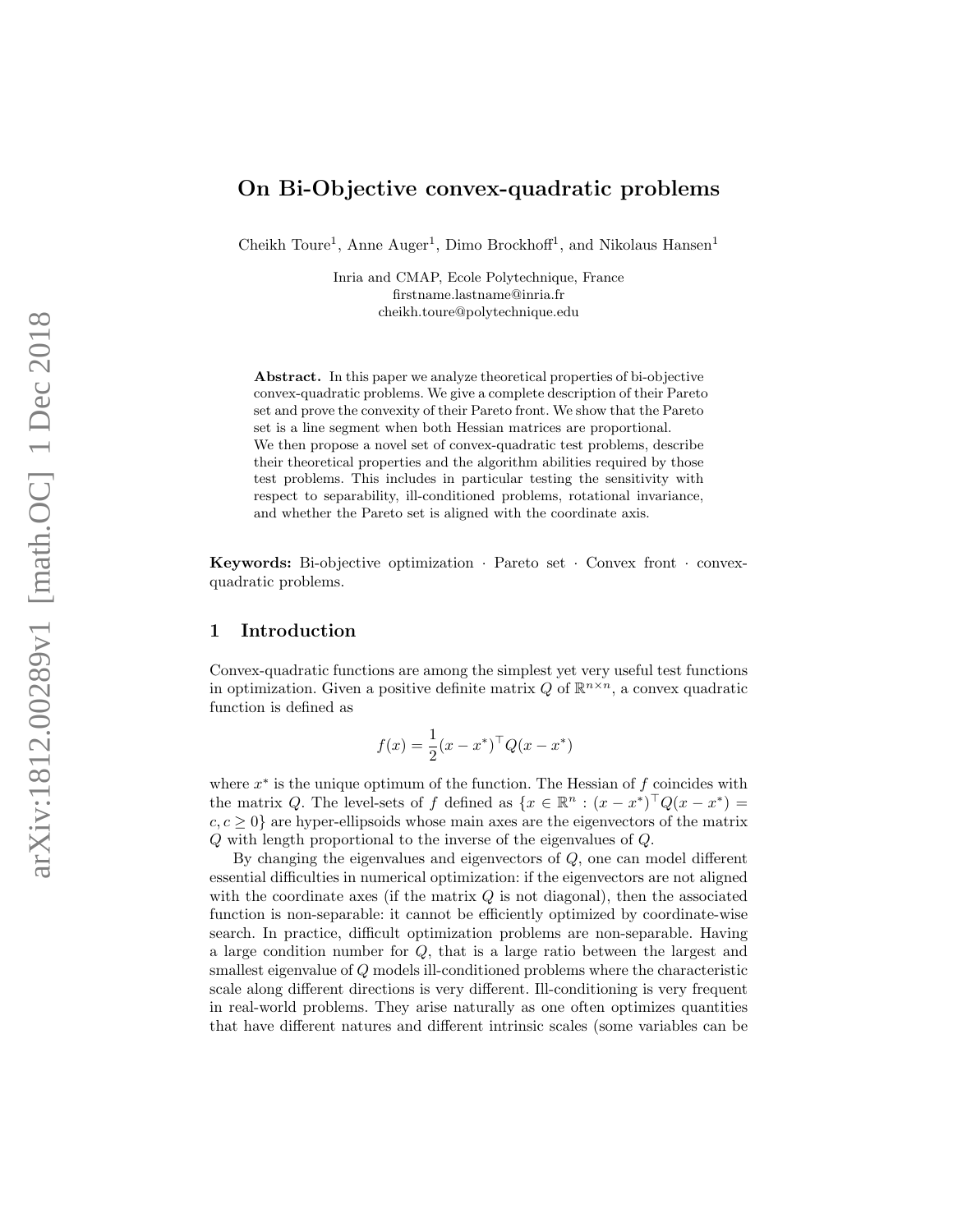### 2 C. Toure et al.

akin to time, others to weights, ...) such that a unit change along each variable can have a completely different impact on the function optimized. More generally, the eigenspectrum of Q entirely characterizes the scale among the different axes of the hyper-ellipsoidal level sets and parametrizes the difficulty of the function: from the arguably easiest function, the sphere function  $f(x) = \sum_{i=1}^{n} x_i^2$ , to very difficult ill-conditioned functions where condition numbers of  $Q$  of up to  $10^{10}$ have been observed in real-world problems, for example in [\[3\]](#page-11-0).

Convex-quadratic functions have been central to the design of several important classes of optimization algorithms for single-objective optimization. Newton or quasi-Newton methods use or learn a second order approximation of the objective function optimized [\[11\]](#page-11-1). This second order approximation is done by convex-quadratic functions (assuming that the function is twice continuously differentiable and convex). Introduced more recently, the class of derivative-freeoptimization (DFO) trust-region based algorithms builds a second-order approximation of the objective function by interpolation [\[12\]](#page-11-2). In the evolutionary computation (EC) context, convex-quadratic functions have also played a central role for the design of algorithms like CMA-ES: they have been intensively used for designing the algorithm and the performance of the method has been carefully quantified on different eigenspectra of the matrix Q for different condition numbers [\[6\]](#page-11-3).

Given that a multiobjective problem is "simply" the simultaneous optimization of single-objective problems, the typical difficulties of each objective function are the same as the typical difficulties of single-objective problems. In particular non-separability and ill-conditioning are important difficulties that the single functions have. Therefore, combining convex-quadratic problems seems natural for testing and designing multiobjective algorithms. This has already been done in the past for instance for the design of multiobjective versions of CMA-ES [\[7\]](#page-11-4) or as a subset of the biobjective BBOB test function suite [\[2](#page-11-5)[,13\]](#page-11-6).

Yet, while the difficulties encoded and parametrized within a convex-quadratic problem are well-understood for single-objective optimization, the situation is different for multiobjective optimization, starting from bi-objective optimization. Simple properties like convexity of the Pareto front associated to bi-objective convex-quadratic problems as well as properties of the Pareto set have not been systematically investigated. Additionally, convex-quadratic bi-objective test problems used in the literature do not capture all important properties one could be testing with convex-quadratic problems. There is more degree of freedom than for single objective optimization that is not exploited: we can combine two functions having the same Hessian matrix, place the optima on the functions both on one axis of the search space, ... and this will affect how the Pareto set and Pareto front look like.

This paper aims at filling the gaps from the literature on multiobjective optimization with respect to convex-quadratic problems. More precisely the objectives are twofold: clarify theoretical Pareto properties of bi-objective problems where each function is convex-quadratic and define sets of bi-objective convexquadratic problems that allow to test different (well-understood) difficulties of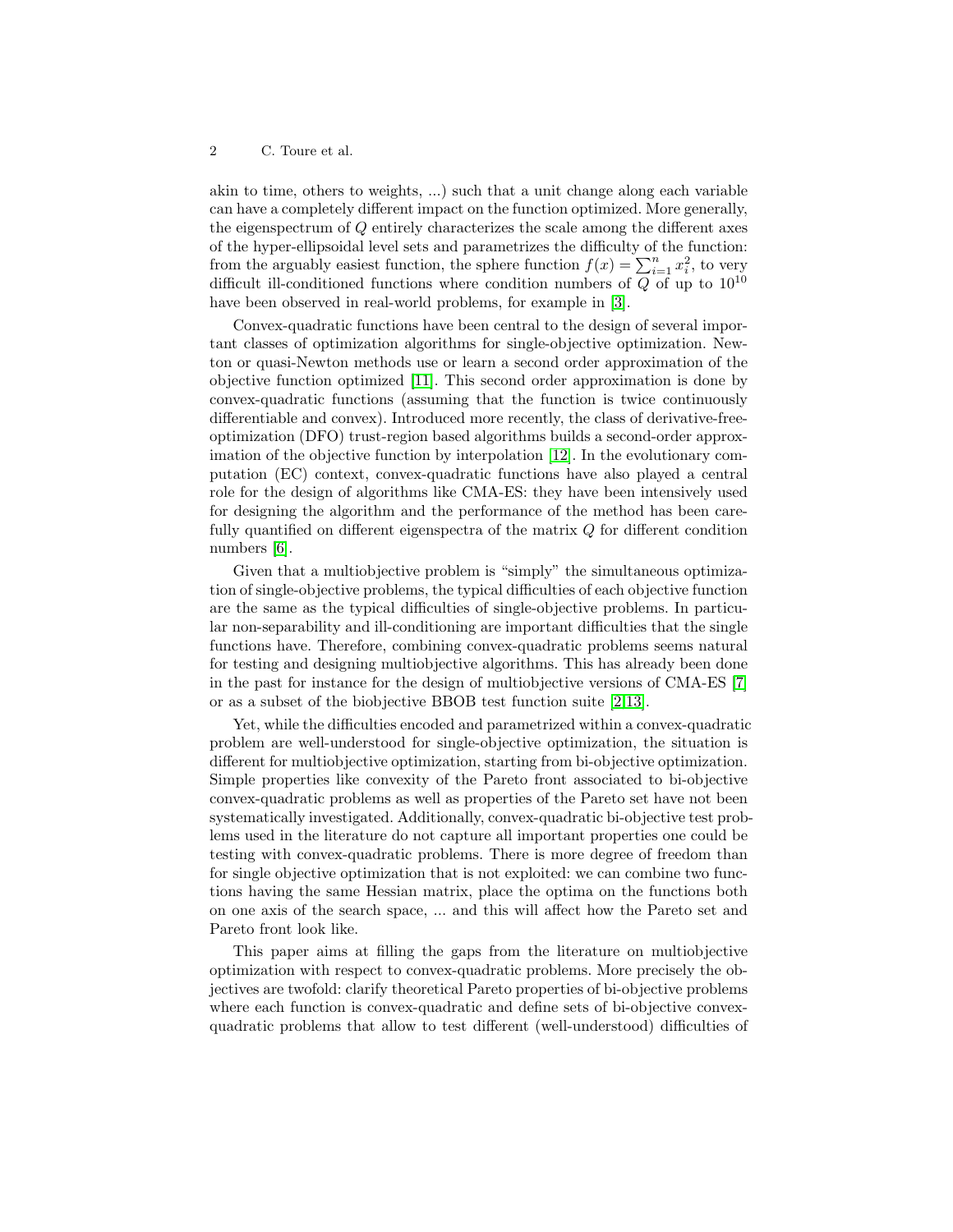bi-objective problems. The paper is organized as follows: in Section [2](#page-2-0) we present theoretical properties of convex-quadratic problems and discuss new test functions in Section [3.](#page-8-0)

# <span id="page-2-0"></span>2 Theoretical Properties of Bi-Objective Convex-Quadratic Problems

### 2.1 Preliminaries

We consider bi-objective problems  $(f_1, f_2)$  defined on the search space  $\mathbb{R}^n$ .

The Pareto set of  $(f_1, f_2)$  is defined as the set of all non-dominated (or efficient) solutions  $\{x \in \mathbb{R}^n \mid \exists y \in \mathbb{R}^n \text{ such that } f_1(y) \leq f_1(x) \text{ and } f_2(y) \leq \emptyset\}$  $f_2(x)$  and at least one inequality is strict}. The image of the Pareto set (in the objective space  $\mathbb{R}^2$ ) is called the Pareto front of  $(f_1, f_2)$ . We first remark that the Pareto set remains unchanged if we compose the objective functions with a strictly increasing function. More precisely the following lemma holds.

<span id="page-2-1"></span>Lemma 1 (Invariance of the Pareto set to strictly increasing transfor**mations of the objectives).** Given a bi-objective problem  $x \mapsto (f_1(x), f_2(x))$ and  $g_1 : \text{Im}(f_1) \longrightarrow \mathbb{R}, g_2 : \text{Im}(f_2) \longrightarrow \mathbb{R}$  two strictly increasing functions, then  $(f_1, f_2)$  and  $(g_1 \circ f_1, g_2 \circ f_2)$  have the same Pareto set.

*Proof.* If x is not in the Pareto set of  $(g_1 \circ f_1, g_2 \circ f_2)$ , then their exists y such that  $g_1 \circ f_1(y) \leq g_1 \circ f_1(x)$  and  $g_2 \circ f_2(y) \leq g_2 \circ f_2(x)$  with one inequality being strict, which is equivalent to the fact that  $f_1(y) \le f_1(x)$  and  $f_2(y) \le f_2(x)$ , with one inequality being strict. And vice versa. Hence  $x$  is not in the Pareto set of  $(g_1 \circ f_1, g_2 \circ f_2)$  if and only if it is not in the Pareto set of  $(f_1, f_2)$ , which shows that both problems have the same Pareto set.  $\Box$ 

From now on  $(f_1, f_2)$  denote a bi-objective convex-quadratic problem. More precisely, let  $x_1, x_2$  be two *different* vectors in  $\mathbb{R}^n$ , and  $\alpha, \beta > 0$ . Let  $Q_1$  and  $Q_2$  (in  $\mathbb{R}^{n^2}$ ) be two positive definite matrices and consider the bi-objective min*imization* problem  $(f_1, f_2)$  defined for  $x \in \mathbb{R}^n$  as

$$
f_1(x) = \frac{1}{\alpha} (x - x_1)^{\top} Q_1 (x - x_1), f_2(x) = \frac{1}{\beta} (x - x_2)^{\top} Q_2 (x - x_2).
$$
 (1)

We denote this general bi-objective convex-quadratic problem by  $P$ , and assume that the optimization goal is to find (an approximation of) the Pareto set of  $P$ .

#### 2.2 Pareto set

We characterize in this section the Pareto set of  $P$ . We use the linear scalarization method to obtain the whole Pareto set. This is doable, whenever  $f_1$  and  $f_2$  are strict convex functions (see [\[8\]](#page-11-7)). Then the Pareto set of  $P$  is described by the solutions of

$$
\min_{x \in \mathbb{R}^n} (1-t) f_1(x) + t f_2(x) , \text{ for } t \in [0,1].
$$

We prove in the next proposition that the Pareto set of  $P$  is a continuous and differentiable parametric curve of  $\mathbb{R}^n$  whose extremes are  $x_1$  and  $x_2$ .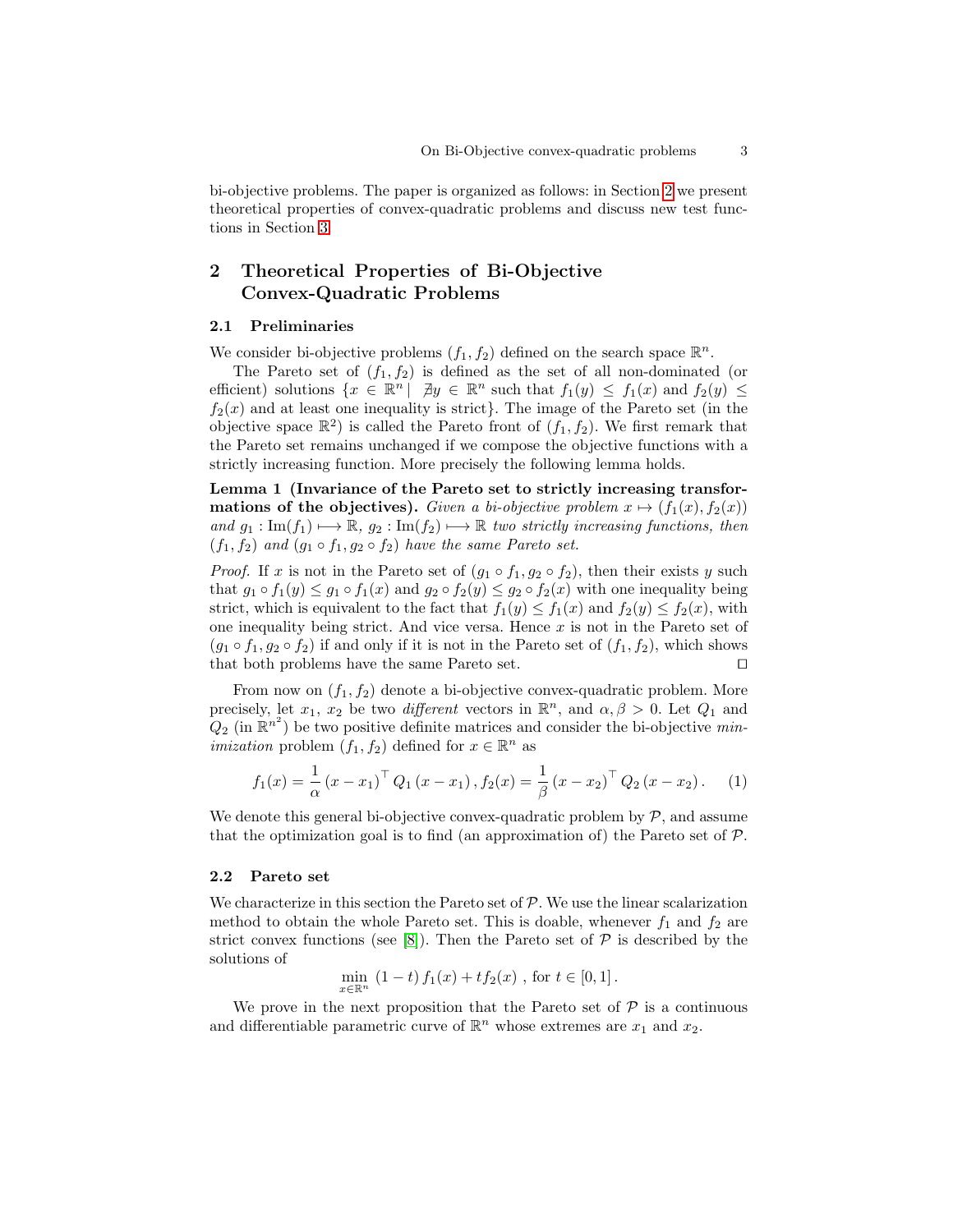4 C. Toure et al.

**Proposition 1.** The Pareto set of  $\mathcal{P}$  is the image of the function  $\varphi$  defined as

$$
\varphi : t \in [0, 1] \mapsto [(1 - t)Q_1 + tQ_2]^{-1} [(1 - t)Q_1 x_1 + tQ_2 x_2] . \tag{2}
$$

The function  $\varphi$  is differentiable and verifies for any t in [0, 1]

<span id="page-3-2"></span><span id="page-3-1"></span>
$$
(1-t)Q_1(\varphi(t) - x_1) = tQ_2(x_2 - \varphi(t)),
$$
\n(3)

$$
t [(1-t)Q_1 + tQ_2] \varphi'(t) = Q_1 (\varphi(t) - x_1).
$$
 (4)

Hence, the Pareto set is a continuous (differentiable) curve of  $\mathbb{R}^n$  whose extremes are  $x_1 = \varphi(0)$  and  $x_2 = \varphi(1)$ .

*Proof.* For any s in [0, 1], define  $g_s \stackrel{\text{def}}{=} (1-s)f_1 + sf_2$ . We observe that  $g_s$ , like  $f_1$  and  $f_2$ , is strictly convex, differentiable, and diverges to  $\infty$  when  $||x||$  goes to  $\infty$  (where  $||x||$  denotes the Euclidean norm). Then its critical point minimizes  $g_s$ . Let us now compute the gradient of  $g_s$  times  $\alpha\beta$  for x in  $\mathbb{R}^n$ .

$$
\alpha\beta\nabla g_s(x) = (1-s)\alpha\beta\nabla f_1(x) + s\alpha\beta\nabla f_2(x) = 2(1-s)\beta Q_1(x-x_1) + 2s\alpha Q_2(x-x_2)
$$

Thus,  $\alpha\beta\nabla q_s(x) = 2\left[ (1-s)\beta Q_1 + s\alpha Q_2 \right] x - 2(1-s)\beta Q_1x_1 - 2s\alpha Q_2x_2$ .

Then it follows that for any s in  $[0, 1]$ , the point that minimizes  $g_s$  (its critical point), denoted by  $\tilde{x}_s$  verifies  $\frac{(1-s)\beta Q_1 + s\alpha Q_2}{(1-s)\beta + s\alpha} \tilde{x}_s = \frac{(1-s)\beta Q_1 x_1 + s\alpha Q_2 x_2}{(1-s)\beta + s\alpha}$ (1 − s)β + sα . Since  $[0,1] \ni s \mapsto \frac{s\alpha}{(1-\alpha)s}$  $\frac{\partial a}{(1-s)\beta + s\alpha} \in [0,1]$  is bijective (its derivative is  $s \mapsto$ αβ  $\frac{\alpha \beta}{((1-s)\beta + s\alpha)^2}$ , then it is equivalent to parametrize the Pareto set with  $t \stackrel{\text{def}}{=}$  $\bar{s}\alpha$  $\frac{\partial a}{(1-s)\beta + s\alpha}$ . Hence, the Pareto set is fully described by  $(\varphi(t))_{t\in[0,1]}$  such that:

<span id="page-3-0"></span>
$$
[(1-t)Q_1 + tQ_2] \varphi(t) = (1-t)Q_1x_1 + tQ_2x_2, \tag{5}
$$

$$
(1-t)Q_1(\varphi(t) - x_1) = tQ_2(x_2 - \varphi(t)).
$$
\n(6)

The function  $t \to [(1-t)Q_1+tQ_2]^{-1}$  is differentiable as inverse of a differentiable and invertible matrix function. Then  $\varphi$  is differentiable. We differentiate [\(5\)](#page-3-0) and multiply by t to obtain  $t[(1-t)Q_1+tQ_2]\varphi'(t) =$  $tQ_2x_2-tQ_1x_1+tQ_1\varphi(t)-tQ_2\varphi(t)$ . Injecting in [\(6\)](#page-3-0) gives  $t[(1-t)Q_1+tQ_2]\varphi'(t)=$  $Q_1(\varphi(t) - x_1)$ , for any  $t \in [0, 1]$ .

<span id="page-3-3"></span>We obtain as corollary that when  $f_1$  and  $f_2$  have proportional Hessian matrices, then the Pareto set is the line segment between the optima of the functions  $f_1$  and  $f_2$ .

**Corollary 1.** In the case where  $f_1$  and  $f_2$  have proportional Hessian matrices, the Pareto set of  $P$  is the line segment between  $x_1$  and  $x_2$ .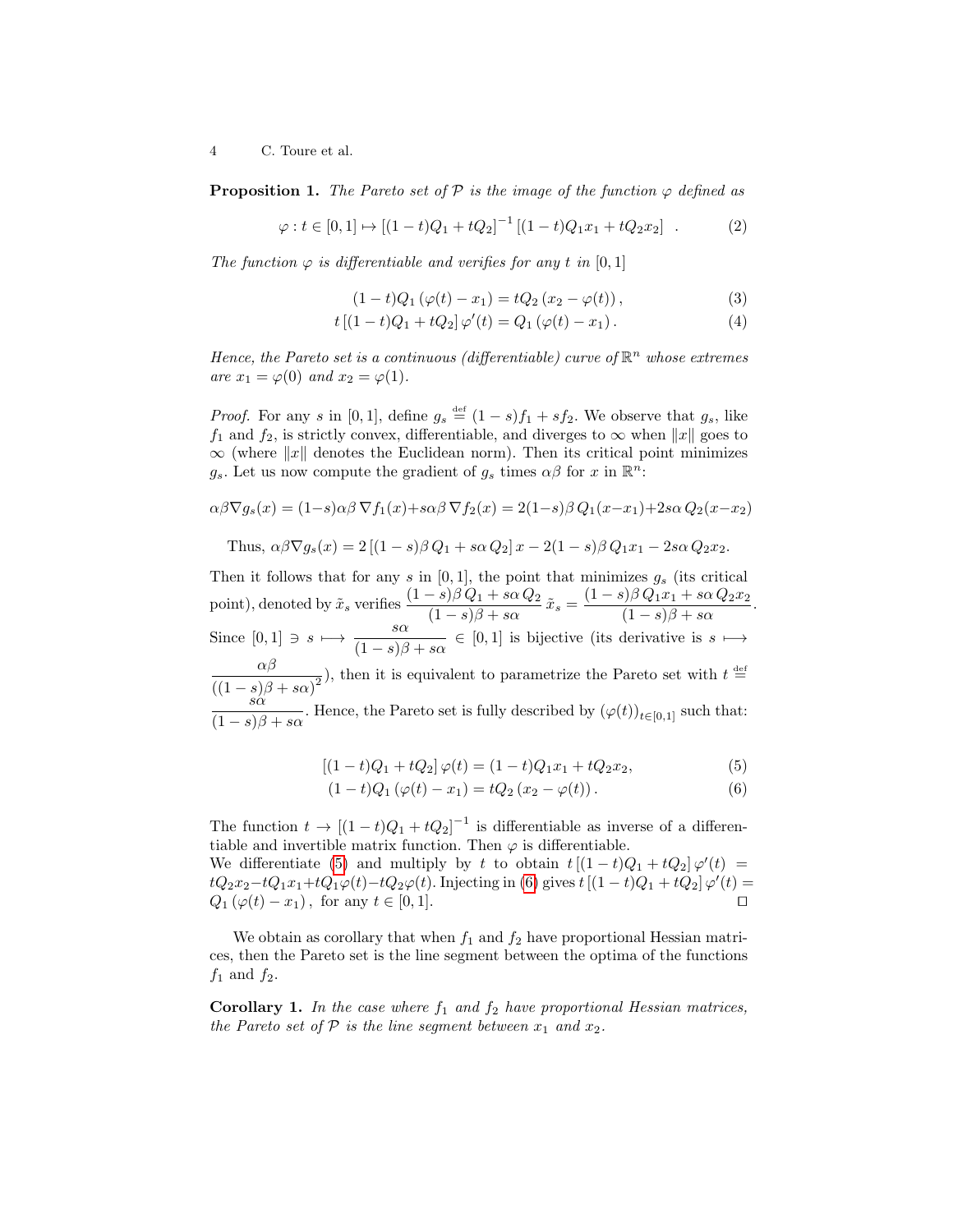*Proof.* In that case, their exists a real  $\gamma$  such that  $\frac{Q_1}{\alpha} = \gamma \frac{Q_2}{\beta}$  $rac{\varepsilon_2}{\beta}$ . Then, Proposi-tion [1](#page-3-1) implies that for any  $t \in [0, 1]$ ,

$$
\varphi(t) = \left[ (1-t)\gamma \frac{\alpha}{\beta} Q_2 + tQ_2 \right]^{-1} \left[ (1-t)\gamma \frac{\alpha}{\beta} Q_2 x_1 + tQ_2 x_2 \right] = \frac{\gamma \alpha (1-t)x_1 + t\beta x_2}{(1-t)\alpha \gamma + t\beta},
$$

which is  $[x_1, x_2]$ , since  $[0, 1] \ni t \mapsto \frac{t\beta}{(1-t)\alpha\gamma+t\beta} \in [0, 1]$  is a bijection.

<span id="page-4-0"></span>Using Lemma [1,](#page-2-1) we directly deduce the following corollary.

Corollary 2. If  $f_1$  and  $f_2$  have proportional Hessian matrices,  $g_1 : \text{Im}(f_1) \longmapsto$  $\mathbb{R}, g_2 : \text{Im}(f_2) \longrightarrow \mathbb{R}$  are two strictly increasing functions, then the Pareto set of the problem  $(g_1 \circ f_1, g_2 \circ f_2)$  is the line segment between  $x_1$  and  $x_2$ .

As an example, the double-norm problem defined as:

As an example, the double-horm problem defined as:<br>  $(x \to ||x - x_1||_2, x \to ||x - x_2||_2)$  can be seen as:  $(g \circ f_1, g \circ f_2)$  where  $g(x) = \sqrt{x}$ ,  $f_1(x) = \|x - x_1\|_2^2$  and  $f_2(x) = \|x - x_2\|_2^2$ .

Then  $(g \circ f_1, g \circ f_2)$  has the same Pareto set than the double-sphere problem  $(f_1, f_2)$ , which is the line segment between  $x_1$  and  $x_2$ . Therefore the Pareto front of the double-norm problem is described by  $(t||x_2 - x_1||_2, (1-t)||x_2 - x_1||_2)_{t \in [0,1]}$ . Thereby, the front is described by the function  $u \mapsto ||x_2 - x_1||_2 - u$ . We recover the well-known result that the double-norm problem has a linear front.

Corollary [2](#page-4-0) allows also to recover the Pareto set description for the one-peak scenario in the Mixed-Peak Bi-Objective Problem (see [\[9\]](#page-11-8) and  $[10]$ ).<sup>[1](#page-4-1)</sup>

In general, the Pareto set of a bi-objective convex-quadratic problem is not necessarily a line segment. Consider for instance for  $n = 2$  the case where  $x_1 =$  $(0,0)^\top$ ,  $x_2 = (1,1)^\top$  and where we generate two different matrices  $Q_1$  and  $Q_2$  by randomly rotating a diagonal matrix with eigenvalues 1 and 10. Two resulting Pareto fronts associated to different random rotations are depicted in Figure [1.](#page-5-0)

For  $n = 10$ , we also define  $\mathcal{P}_{10}$  setting  $x_1 = (0, \ldots, 0)^\top$ ,  $x_2 = (1, \ldots, 1)^\top$  and  $Q_1$  and  $Q_2$  as diagonal matrices such that for  $i = 1, \ldots, 10$ 

<span id="page-4-2"></span>
$$
Q_1(i,i) = 100^{\frac{i-1}{9}}, \text{and } Q_2(i,i) = 10^{\frac{i-1}{9}}.
$$
 (7)

The different coordinates of the Pareto set given in [\(3\)](#page-3-2) are depicted in Figure [1.](#page-5-0)

### 2.3 Convexity of the Pareto front

Corollary [1](#page-3-3) proves that in the case where we have proportional Hessian matrices in problem  $P$ , the Pareto set is a line segment. Then it is reasonable to expect a simple analytic expression for the corresponding Pareto front. In what follows, we will express the Pareto front of a bi-objective problem as a one-dimensional

<span id="page-4-1"></span><sup>1</sup> In that scenario, we set  $f_1(x) = (x - c)^{\top} \Sigma (x - c)$ ,  $f_2(x) = (x - c)^{\top} \Sigma' (x - c')$  (f<sub>1</sub> and  $f_2$  are seen as squares of the Mahalanobis distance to the optima, with respect to the Hessian matrices),  $g_1(u) = 1 - \frac{h_1}{h_1}$  $\frac{1}{1+\frac{\sqrt{u}}{x}}$  $, g_2(u) = 1 - \frac{h_2}{h_1}$  $\frac{1}{1+\frac{\sqrt{u}}{x_0}}$ .

 $r_1$ 

 $r_2$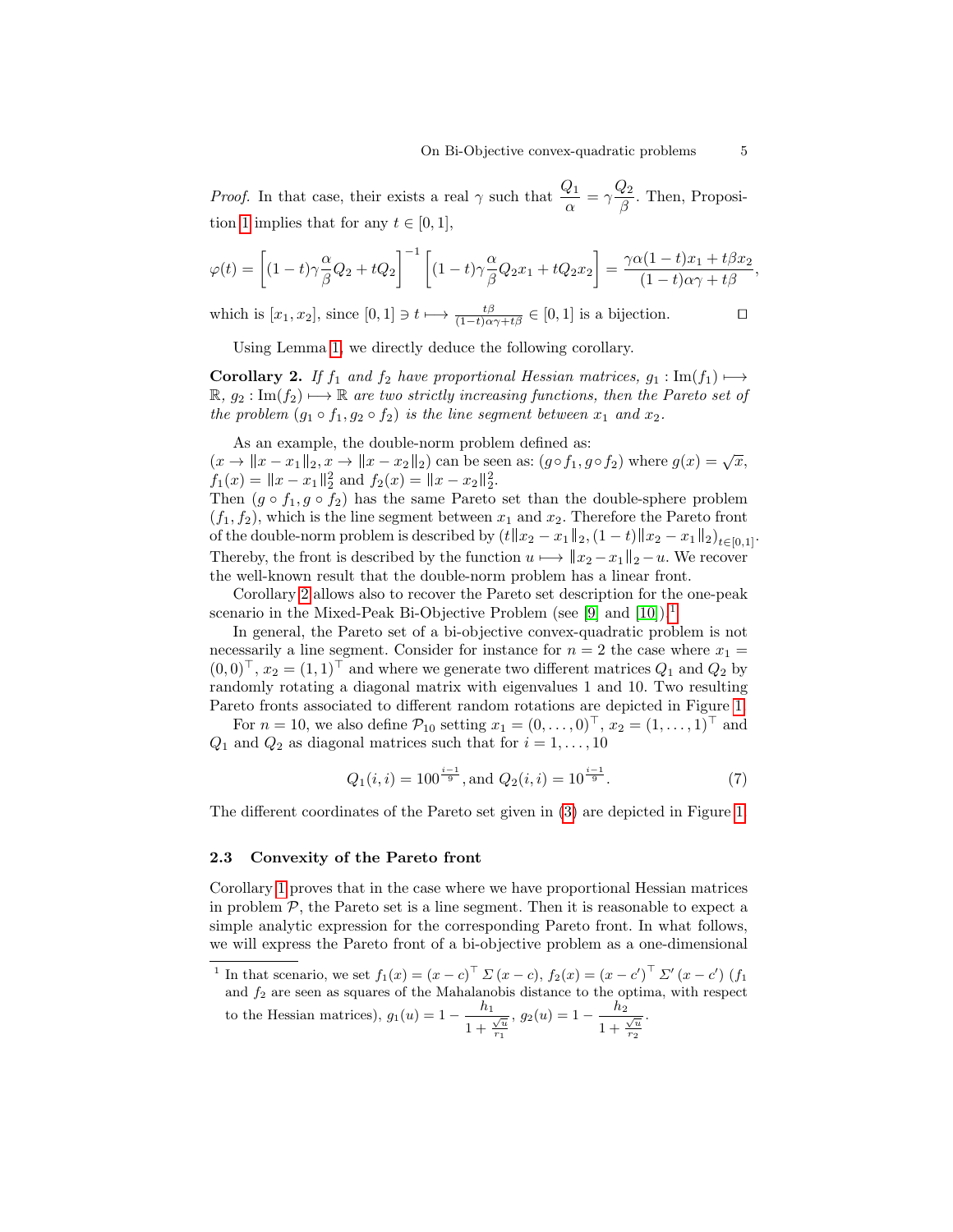<span id="page-5-0"></span>

Fig. 1: Left: Two Pareto sets for  $n = 2$  represented in  $\mathbb{R}^2$  with  $Q_1$  and  $Q_2$ randomly sampled and different. Right: Pareto set for  $n = 10$  with matrices given in  $(7)$  represented as the function of the parameter t given in  $(3)$ . The coordinates are ordered, the first one is on top and last one below.

function  $u \in \mathbb{R} \mapsto g(u)$ . Formally, if  $t \in \mathbb{R} \mapsto \varphi(t) \in \mathbb{R}^n$  is a parametrization of the Pareto set, then the function g satisfies  $f_2(\varphi(t)) = g(f_1(\varphi(t))$ . It is wellknown that when  $(f_1, f_2)$  is the double-sphere, that is  $f_1(x) = \frac{1}{n} \sum_{i=1}^n x_i^2$  and  $f_2(x) = \frac{1}{n} \sum_{i=1}^n (x_i - 1)^2$ , then the Pareto front expression is given by  $g(u)$  $f_1(x) = \frac{1}{n} \sum_{i=1}^{n} (x_i - 1)$ , then the rate of nont expression is given by  $g(u) = (1 - \sqrt{u})^2$  [\[4\]](#page-11-10). In the next proposition, we show that this expression of the Pareto front holds (up to a normalization) for all bi-objective convex-quadratic problems, provided the Hessians of  $f_1$  and  $f_2$  are proportional.

**Proposition 2.** When we have proportional Hessian matrices in the problem  $P$ , the Pareto front is described by the following continuous and convex function:

<span id="page-5-1"></span>
$$
u \in [0, \kappa_{\alpha}] \mapsto \kappa_{\beta} \left(1 - \sqrt{\frac{u}{\kappa_{\alpha}}}\right)^2, \text{ where } \begin{cases} \kappa_{\alpha} = \frac{(x_2 - x_1)^{\top} Q_1 (x_2 - x_1)}{Q_2 (x_2 - x_1)} \\ \kappa_{\beta} = \frac{(x_2 - x_1)^{\top} Q_2 (x_2 - x_1)}{\beta} \end{cases}
$$
(8)

*Proof.* Denote  $u \stackrel{\text{def}}{=} f_1 \circ \varphi$  and  $v \stackrel{\text{def}}{=} f_2 \circ \varphi$ , where  $\varphi : [0,1] \ni t \longmapsto (1-t)x_1+tx_2 \in$  $[x_1, x_2]$  is the line segment between  $x_1$  and  $x_2$ . For any  $t \in [0,1], u(t) = f_1(\varphi(t)) = \frac{1}{\alpha} (x_2 - x_1)^{\top} Q_1 (x_2 - x_1) t^2, v(t) = f_2(\varphi(t)) =$  $\frac{1}{\beta} (x_2 - x_1)^{\top} Q_2 (x_2 - x_1) (1 - t)^2$ . It follows that for any  $t \in [0, 1]$ :

$$
v(t) = \frac{(x_2 - x_1)^{\top} Q_2 (x_2 - x_1)}{\beta} \left( 1 - \sqrt{\frac{\alpha u(t)}{(x_2 - x_1)^{\top} Q_1 (x_2 - x_1)}} \right)^2.
$$

From Proposition [2,](#page-5-1) we deduce that if we set  $\kappa_{\alpha} = \kappa_{\beta} = 1$ , then the Pareto front will be independent from the Hessian matrix and will be described by the front of the double-sphere problem:  $u \mapsto (1 - \sqrt{u})^2$ .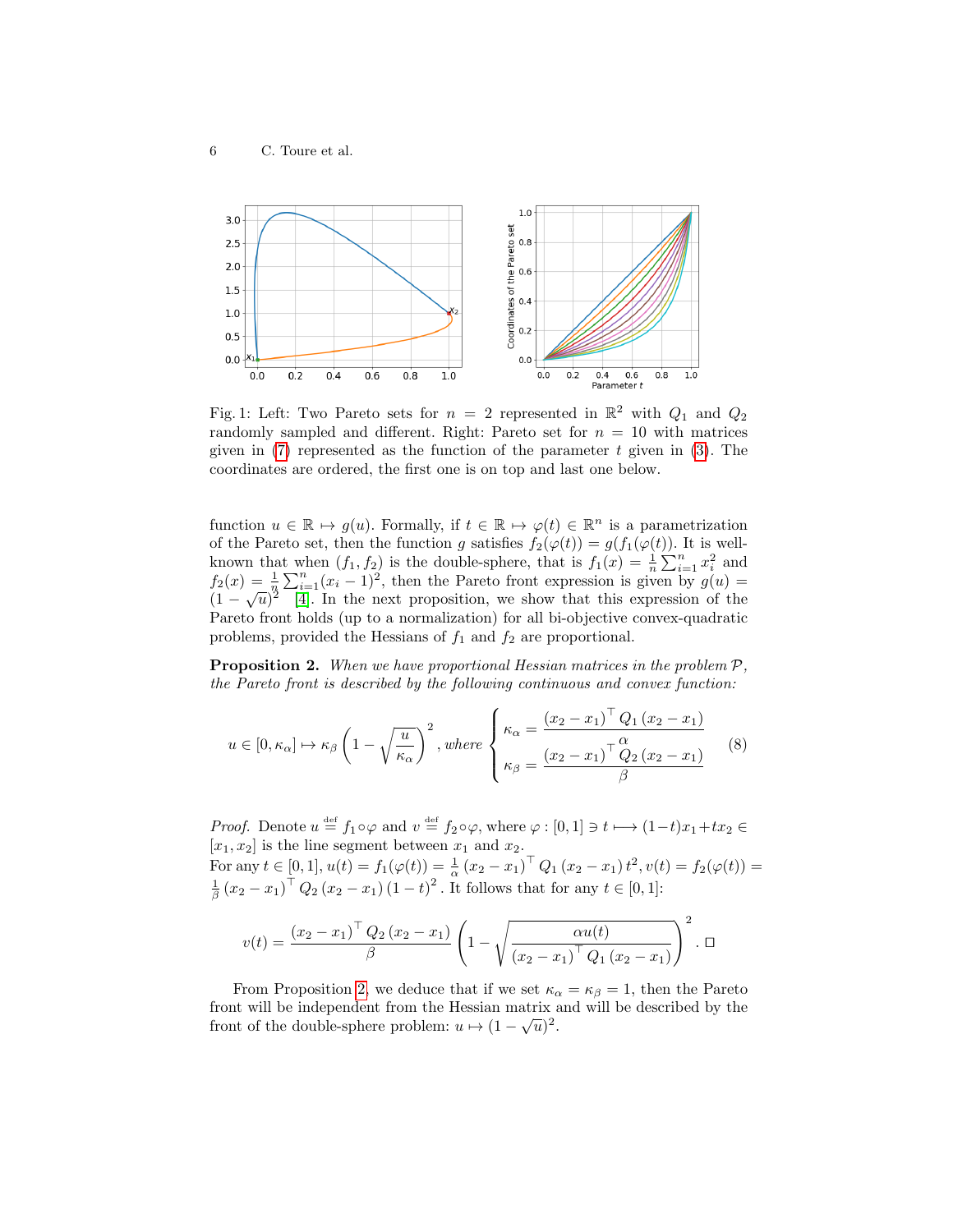We investigate now the general case where the Hessians of the functions  $f_1$ and  $f_2$  are not necessarily proportional. Yet, before digging into the general convex-quadratic problems, we show a result on the shape of the Pareto front of a larger class of bi-objective problems.

<span id="page-6-4"></span>**Theorem 1.** Let  $f_1 : \mathbb{R}^n \longrightarrow \mathbb{R}$  and  $f_2 : \mathbb{R}^n \longrightarrow \mathbb{R}$  be strict convex differentiable functions such that the problem  $(f_1, f_2)$  has, as Pareto set, the image of a differentiable function  $\varphi : [0,1] \longmapsto \mathbb{R}^n$ .

Assume that: (i)  $f_1 \circ \varphi$  is strictly monotone, (ii)  $\lim_{t\to 0} \frac{(f_1 \circ \varphi)'(t)}{t}$  $\frac{\varphi f(\theta)}{t} \neq 0$  and (iii)  $\lim_{t\to 1}\frac{(f_2\circ\varphi)'(t)}{1-t}$  $\frac{\partial^2 \varphi}{\partial t^2}$  = 0. Then, the Pareto front is a **convex** curve, with **vertical** tangent at  $t = 0$  and horizontal tangent at  $t = 1$ .

*Proof.* Denote by  $u \stackrel{\text{def}}{=} f_1 \circ \varphi$  and  $v \stackrel{\text{def}}{=} f_2 \circ \varphi$ . Then the Pareto front is described by the parametric equation  $(u(t), v(t))$ , for  $t \in [0, 1]$ . We will show that  $u'v''$  $u''v' > 0$  which implies the convexity of the curve.

By linear scalarization (see [\[8\]](#page-11-7), or weighted sum method in [\[5\]](#page-11-11)), as in the proof of Proposition [1,](#page-3-1) we have  $(1-t)\nabla f_1(\varphi(t)) + t\nabla f_2(\varphi(t)) = 0$ . If we take the scalar product of the former equation with  $\varphi'(t)$ , we obtain that

<span id="page-6-0"></span>
$$
(1-t)\langle \nabla f_1(\varphi(t)), \varphi'(t)\rangle + t\langle \nabla f_2(\varphi(t)), \varphi'(t)\rangle = 0.
$$
 (9)

Moreover, for any differentiable function  $f$  with suitable domains,

<span id="page-6-5"></span>
$$
(f \circ \varphi)'(t) = d(f \circ \varphi)_t(1) = df_{\varphi(t)}(d\varphi_t(1)) = \langle \nabla f(\varphi(t)), \varphi'(t) \rangle.
$$
 (10)

Inserting this in [\(9\)](#page-6-0) shows  $(1-t)(f_1 \circ \varphi)'(t) + t(f_2 \circ \varphi)'(t) = 0$ , which is the same as:

<span id="page-6-1"></span>
$$
(1-t)u'(t) + tv'(t) = 0, \text{ for any } t \in [0,1].
$$
 (11)

Since  $\lim_{t\to 0} \frac{(f_1 \circ \varphi)'(t)}{t}$  $\frac{\varphi}{t}$  exists, [\(11\)](#page-6-1) implies that:

<span id="page-6-2"></span>
$$
v'(t) = \left(1 - \frac{1}{t}\right)u'(t), \text{ for any } t \in [0, 1].
$$
 (12)

By deriving  $(12)$  and multiplying by  $u'(t)$  in a suitable way, we obtain

<span id="page-6-3"></span>
$$
u'(t)v''(t) = \frac{1}{t^2}u'(t)^2 + \left(1 - \frac{1}{t}\right)u'(t)u''(t), \text{ for any } t \in [0, 1].
$$
 (13)

Using [\(12\)](#page-6-2) in [\(13\)](#page-6-3) gives  $u'(t)v''(t) = \frac{1}{t^2}u'(t)^2 + v'(t)u''(t)$ . Thanks to the asser-Come (t) in (t) gives  $u(t) = t^2 u(t) + v(t)u'(t)$ . Thanks to the asset-<br>tions on  $f_1 ∘ φ$ , we have that  $u'(t)v''(t) - u''(t)v'(t) > \frac{1}{t^2}u'(t)^2 > 0$ , for any  $t \in [0, 1]$ . Thus, the Pareto front is a convex curve.

Evaluating [\(11\)](#page-6-1) at  $t = 0$  and at  $t = 1$  implies that  $u'(0) = 0, v'(1) = 0$ . And if we divide [\(11\)](#page-6-1) by t (resp.  $1-t$ ) and take the limit to 0 (resp. 1), it follows that  $v'(0) \neq 0$  (resp.  $u'(1) \neq 0$ ). Thereby we also obtain the derivative assumptions on the extremal points.  $\Box$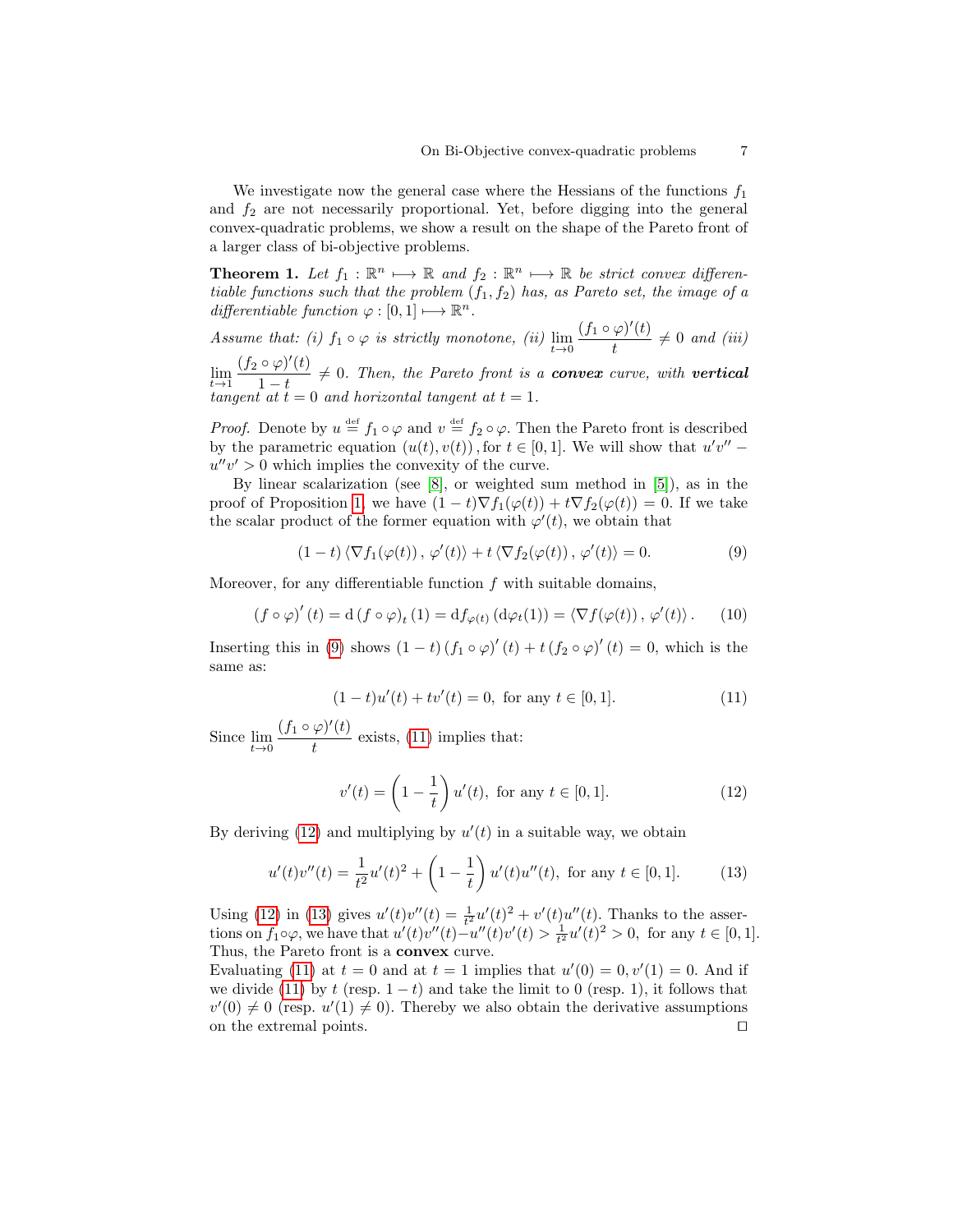8 C. Toure et al.

Remark 1. Note that the above result about the tangents in the extremal points have additional consequences: according to [\[1\]](#page-11-12), the assumptions of Theorem [1](#page-6-4) imply that the extremal points are never included in any optimal  $\mu$ -distributions of the Hypervolume indicator.

We now deduce the convexity of the Pareto front for convex-quadratic biobjective problems and characterize the derivatives at the extremes of the front.

**Corollary 3.** For the problem  $P$ , the Pareto front is a **convex** curve, with **vertical** tangent at  $(0, f_2(x_1))$  and **horizontal** tangent at  $(f_1(x_2), 0)$ .

*Proof.* We will show that  $f_1 \circ \varphi$  verifies the assumptions of Theorem [1.](#page-6-4) From [\(10\)](#page-6-5) we know that

<span id="page-7-0"></span>
$$
(f_1 \circ \varphi)'(t) = \langle \nabla f_1(\varphi(t)), \varphi'(t) \rangle.
$$
 (14)

In addition,  $\nabla f_1(\varphi(t)) = \frac{2}{\alpha} Q_1(\varphi(t) - x_1)$  and Eq. [\(4\)](#page-3-1) of Proposition [1](#page-3-1) gives  $t [(1-t)Q_1 + tQ_2] \, \varphi'(t) = \tilde{Q}_1 (\varphi(t) - x_1)$ . Multiplying [\(14\)](#page-7-0) by  $t \in [0,1]$  shows

<span id="page-7-1"></span>
$$
t(f_1 \circ \varphi)'(t) = \frac{2}{\alpha} \left\langle \left[ (1-t)Q_1 + tQ_2 \right]^{-1} Q_1 \left( \varphi(t) - x_1 \right) , Q_1 \left( \varphi(t) - x_1 \right) \right\rangle . (15)
$$

Since  $[(1-t)Q_1+tQ_2]^{-1}$  is a positive definite matrix, then  $t(f_1 \circ \varphi)'(t) \geq 0$ . Let us prove that  $\varphi(t) \neq x_1$ , for  $t \in (0, 1]$ . By contradiction, assume that there exists  $t \in (0,1]$  such that  $\varphi(t) = x_1$ . Then Equation [\(3\)](#page-3-2) in Proposition [1](#page-3-1) shows that:  $tQ_2 (x_2 - \varphi(t)) = (1-t)Q_1 (\varphi(t) - x_1) = 0$ , which implies that  $x_2 = \varphi(t) =$ x<sub>1</sub>: that is impossible since  $x_1 \neq x_2$ . Hence, by reductio ad absurdum,  $\varphi(t) \neq x_1$ , for  $t \in (0, 1]$ . From [\(15\)](#page-7-1), it follows that

<span id="page-7-2"></span>
$$
(f_1 \circ \varphi)'(t) > 0
$$
, for any  $t \in (0, 1]$ . (16)

If we use again the relation from Proposition [1,](#page-3-1) we obtain  $\lim_{t\to 0} \frac{Q_1(\varphi(t)-x_1)}{t}$  $\frac{t}{t}$  =  $Q_2(x_2 - \varphi(0)) = Q_2(x_2 - x_1)$ . Injecting this result in [\(15\)](#page-7-1), it follows that:

<span id="page-7-3"></span>
$$
\lim_{t \to 0} \frac{(f_1 \circ \varphi)'(t)}{t} = \frac{2}{\alpha} \left\langle Q_1^{-1} Q_2 \left( x_2 - x_1 \right), Q_2 \left( x_2 - x_1 \right) \right\rangle
$$
  
> 0, since  $(Q_1^{-1}$  is a positive definite matrix) (17)

In the same way as above, we obtain that

<span id="page-7-4"></span>
$$
\lim_{t \to 1} \frac{(f_2 \circ \varphi)'(t)}{1 - t} = -\frac{2}{\beta} \left\langle Q_2^{-1} Q_1 \left( x_1 - x_2 \right), \, Q_1 \left( x_1 - x_2 \right) \right\rangle < 0 \, . \tag{18}
$$

Equations [\(16\)](#page-7-2), [\(17\)](#page-7-3), and [\(18\)](#page-7-4) allow us to apply Theorem [1.](#page-6-4)  $\Box$ 

We illustrate the previous corollary by taking three random instances of our general problem P, with the scalings always chosen as  $\alpha = \beta = \max(f_1(x_2), f_2(x_1)).$ The Pareto fronts are presented in Figure [2.](#page-8-1) We observe that the Pareto fronts are convex and their derivatives are infinite on the left and zero on the right.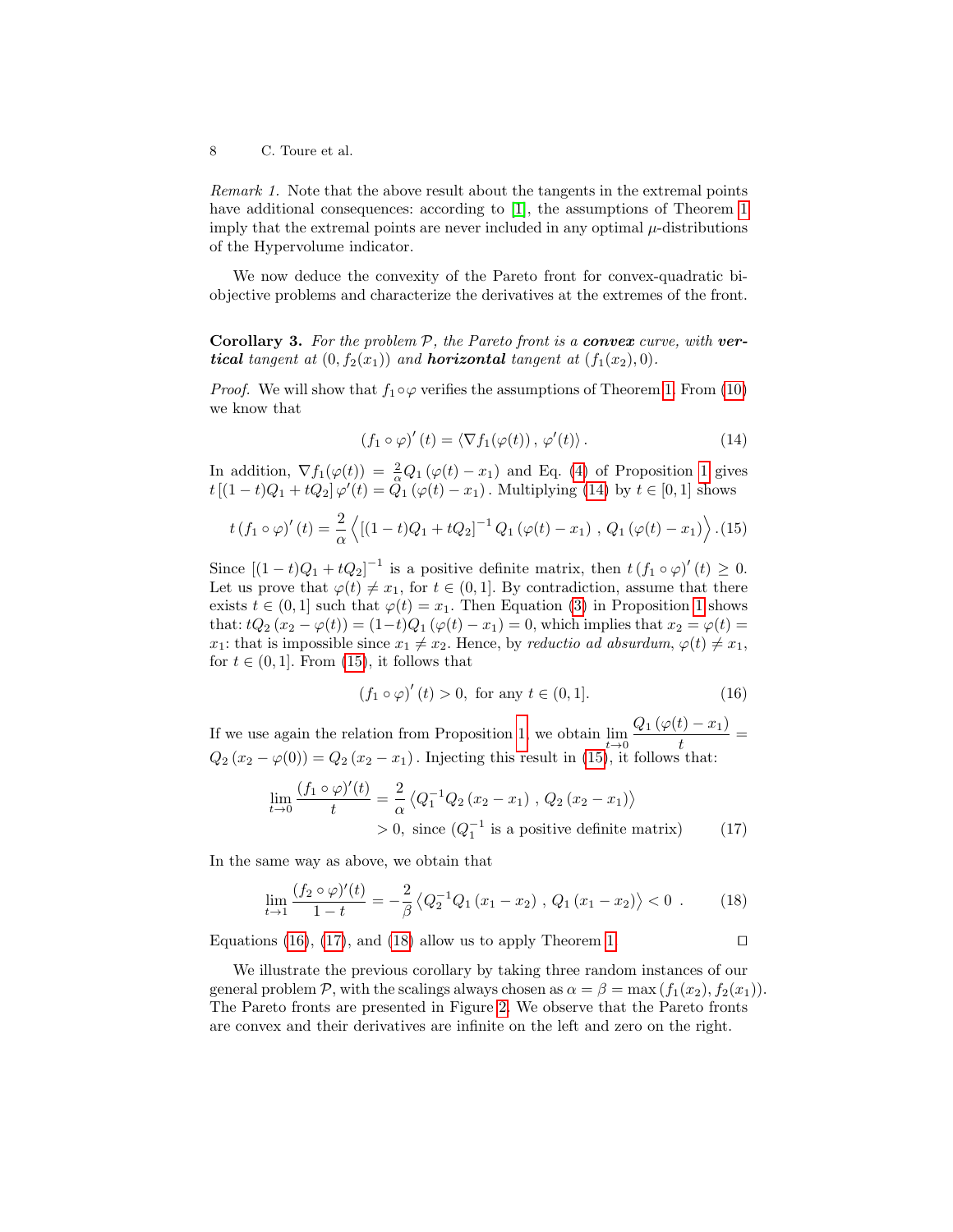<span id="page-8-1"></span>

Fig. 2: Left: Two Pareto fronts for  $n = 2$  represented in  $\mathbb{R}^2$  with  $Q_1, Q_2$  randomly sampled and different. Right: Pareto front for  $n = 10$  with matrices given in [\(7\)](#page-4-2).

## <span id="page-8-0"></span>3 New Classes of bi-objective test functions

Bi-objective problems using convex-quadratic functions have been used to test MO algorithms (see for example [\[7\]](#page-11-4)). Problems where both Hessian matrices have the same eigenvalues have been used in particular. Yet, test problems considered so far do not explore the full possibilities of properties that can be tested. We therefore extend the test problems from the literature to be able to capture more properties. To do so we present seven classes of bi-objective convex-quadratic problems where the eigenspectra of both Hessian matrices are equal. A natural extension of these classes is to use in each objective different eigenspectra,  $\Delta$ , which leads in general to a nonlinear Pareto set.

The proposed construction parametrizes, apart from search space translations, all bi-objective convex-quadratic functions with identical Hessian eigenspectrum in seven classes with increasing difficulty. The particular focus is on problems with a linear Pareto set in five of the seven classes. Some classes represent essentially different problems, hence we do not expect uniform performance over all problems within each class. Independently of the given construction, invariance to search space rotation can be tested by applying an orthogonal transformation to the input argument.

We start from a diagonal matrix  $\Delta$  with positive entries that define a separable convex-quadratic function  $f(x) = \frac{1}{\alpha} x^{\top} \Delta x$ . For instance,  $\Delta$  can be equal to the identity and we recover the sphere function. If  $\Delta(1,1) = 1$ ,  $\Delta(n,n) = 10^8$  and  $\Delta(i,i) = 10^4$ , we recover the separable cig-tab function and if  $\Delta(i,i) = 10^{6} \frac{i-1}{n-1}$ , we recover the separable ellipsoid function.

In the sequel, O and  $O_2$  denote orthogonal matrices.  $O_1$  is either a permutation matrix, or an orthogonal matrix, depending on the context. The classes of problems proposed are summarized in Table [1](#page-10-0) and Table [2.](#page-10-1)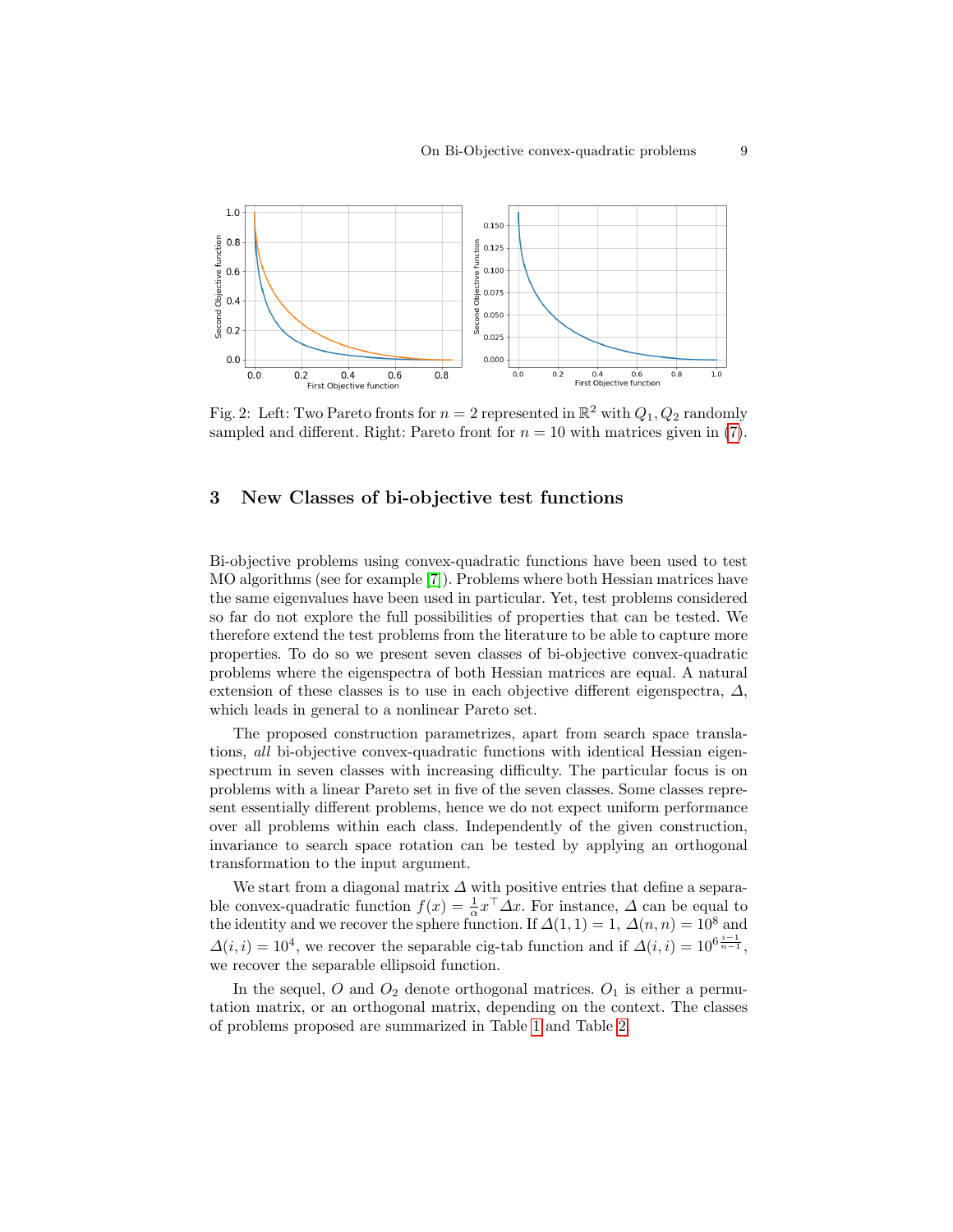The Sep problem classes We define the Sep- $k$  class by considering two separable functions and place the optimum of  $f_1$  in 0 and of  $f_2$  in the  $k<sup>th</sup>$  unit vector:  $f_{1,\Delta}^{\text{sep-}k}(x) = \frac{1}{\alpha} (x - x_1)^{\top} \Delta (x - x_1)$  and  $f_{2,\Delta}^{\text{sep-}k}(x) = \frac{1}{\beta} (x - x_2)^{\top} \Delta (x - x_2)$ , where  $x_1 = (0, \ldots, 0)^\top$  and  $x_2 = (0, \ldots, 0, \sqrt{n}, 0, \ldots, 0)^\top$  where  $\sqrt{n}$  is at coordinate k. According to Corollary [1,](#page-3-3) the Pareto set of this class of problems is the line segment between the optima of the single-objective problems. These problems allow to test the performance on separable problems with a Pareto set aligned with the coordinate axis and check the sensibility with respect to different axes (by varying  $k$ ).

For the Sep-O class, we only change the location of the optimum of the second objective by taking  $x_2 = O(1, \ldots, 1)^\top$ . If O has elements  $\notin \{-1, 0, 1\}$ , the Pareto set is not anymore aligned with the coordinate system, but the objectives  $f_1$  and  $f_2$  themselves remain separable. Comparing with class Sep-k, we can test whether having the Pareto set not aligned with the coordinate axis has an influence on the performance of the algorithm.

For the **Sep-Two-O** class, we define  $f_{1,\Delta}^{\text{sep-Two-O}}(x) = \frac{1}{\alpha} (x - x_1)^{\top} \Delta (x - x_1)$ α and  $f_{2,\Delta}^{\text{sep-Two-O}}(x) = \frac{1}{\beta} (x - x_2)^{\top} O_1^{\top} \Delta O_1 (x - x_2)$  where  $O_1$  is a permutation matrix,  $x_1 = (0, \ldots, 0)^\top$  and  $x_2 = O(1, \ldots, 1)^\top$ . The matrix  $O_1^\top \Delta O_1$  is also diagonal, and thereby each function is separable. Yet the Pareto set is generally not a line segment anymore since we have different Hessian matrices. We can test here the difficulty of having a nonlinear Pareto set on separable functions.

The One and the One-O problem classes. We now consider non-separable problems with a line segment as Pareto set. We define  $f_{1,\Delta}^{\text{one}}(x) = \frac{1}{\alpha} (x - x_1)^{\top} O_1^{\top}$  $\Delta O_1(x - x_1)$  and  $f_{2,\Delta}^{\text{one}}(x) = \frac{1}{\alpha} (x - x_2)^{\top} O_1^{\top} \Delta O_1(x - x_2)$ , where  $O_1$  is an orthogonal matrix,  $x_1 = (0, \ldots, 0)^\top$  and  $x_2 = (1, \ldots, 1)^\top$ . We replace  $x_2$  by  $Ox_2$ to obtain the One-O problems.

These two problem classes allow to test the performance on non-separable problems that have a line segment as Pareto set comparing in particular to class Sep-O. Up to a reformulation, the problems ELLI1 and CIGTAB1 from [\[7\]](#page-11-4) are from the One-O problem class. Generally, we do not expect different performance over all problems of the One vs the One-O class.

The Two and the Two-O problem classes. For these classes, we rotate each function independently; then the Pareto set is generally not a line segment anymore. We define  $f_{1,\Delta}^{\mathbf{two}}(x) = \frac{1}{\alpha} (x - x_1)^{\top} O_1^{\top} \Delta O_1 (x - x_1)$  and  $f_{2,\Delta}^{\mathbf{two}}(x) =$  $\frac{1}{\alpha}(x-x_2)^{\top} O_2^{\top} \Delta O_2(x-x_2)$ , with  $O_1$  orthogoanal,  $x_1 = (0, \ldots, 0)^{\top}$  and  $x_2 =$  $(1, \ldots, 1)^\top$ . The corresponding **O** problems are obtained with  $Ox_2$  replacing  $x_2$ . All presented classes are subsets of the Two-O class. ELLI2 and CIGTAB2 from [\[7\]](#page-11-4) fall within the Two-O class. Compared to the respective One classes, we can test the impact of having a nonlinear Pareto set.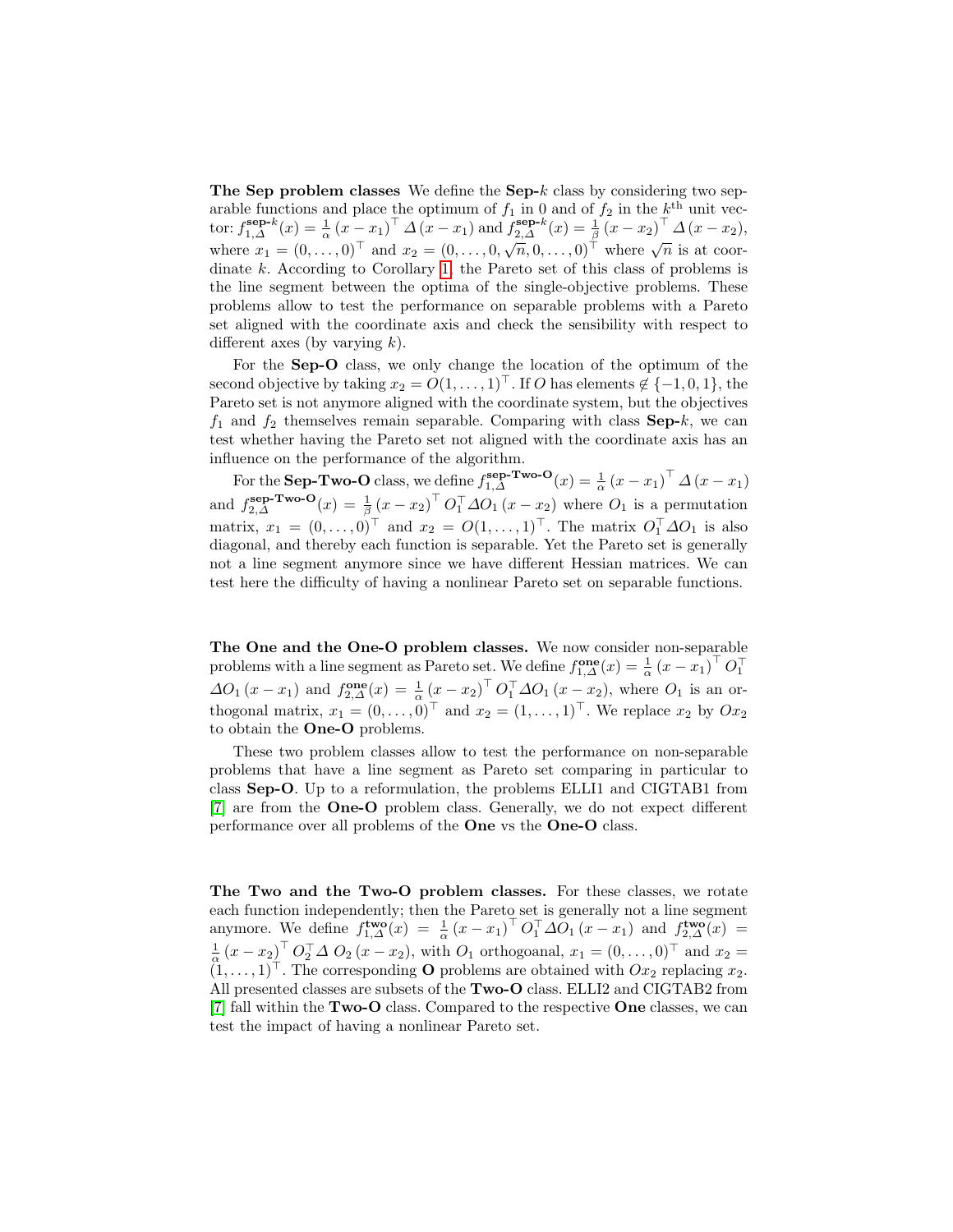<span id="page-10-0"></span>Table 1: Unconstrained quadratic bi-objective test problems:  $\Delta$  is a positive diagonal matrix,  $O$  is an orthogonal matrix,  $O_1$  is a permutation matrix.

|            | $\tilde{}$                                     |                      |                                 |
|------------|------------------------------------------------|----------------------|---------------------------------|
|            | $\mathbf{Sep-}k$                               | $Sep-O$              | $SepTwo-O$                      |
| $x_1$      | $(0,\ldots,0)^\top$<br>$(0,,\sqrt{n},,0)^\top$ | $(0,\ldots,0)^\top$  | $(0,\ldots,0)^\top$             |
| $x_2$      | $\sqrt{n}$ is at row k                         | $O(1,\ldots,1)^\top$ | $O(1,\ldots,1)^\top$            |
| $Q_1, Q_2$ | $\Delta$ , $\Delta$                            | $\Delta, \Delta$     | $\Delta, O_1^{\top} \Delta O_1$ |
| Level sets |                                                |                      |                                 |

<span id="page-10-1"></span>Table 2: Unconstrained quadratic bi-objective test problems:  $\Delta$  is a positive diagonal matrix,  $O$ ,  $O_1$  and  $O_2$  are three independent orthogonal matrices.

|              | One                 | $One-O$              | Two                                                                                                                                                                                                                                                                                                                                              | $Two-O$               |
|--------------|---------------------|----------------------|--------------------------------------------------------------------------------------------------------------------------------------------------------------------------------------------------------------------------------------------------------------------------------------------------------------------------------------------------|-----------------------|
| $x_1$        | $(0,\ldots,0)^\top$ | $(0,\ldots,0)^\perp$ | $(0,\ldots,0)$                                                                                                                                                                                                                                                                                                                                   | $(0,\ldots,0)^{\top}$ |
|              |                     |                      | $\begin{array}{ccccc} x_2 & (1, \ldots, 1)^{\top} & O(1, \ldots, 1)^{\top} & (1, \ldots, 1)^{\top} & O(1, \ldots, 1)^{\top} \\ Q_1, Q_2 & O_1^{\top} \Delta O_1, O_1^{\top} \Delta O_1 & O_1^{\top} \Delta O_1, O_1^{\top} \Delta O_1 & O_1^{\top} \Delta O_1, O_2^{\top} \Delta O_2 & O_1^{\top} \Delta O_1, O_2^{\top} \Delta O_2 \end{array}$ |                       |
| sets<br>evel |                     |                      |                                                                                                                                                                                                                                                                                                                                                  |                       |

# 4 Summary

We have presented an analytic description of the Pareto set for quadratic biobjective problems. We have shown that the Pareto set is a line segment when both objectives have proportional Hessian matrices and deduced a complete description of the Pareto front in that case. We have also proven that some properties of the double-sphere are conserved in a wider framework that includes the general quadratic bi-objective problem: the Pareto front remains convex and its vertical and horizontal tangents remain at the extremal points of the front. Such assumptions on the derivatives imply that when looking at the optimal  $\mu$ -distributions of the Hypervolume indicator, the extremal points are always excluded [\[1\]](#page-11-12). We have also presented several classes of problems, where each one tests a specific capability of the multiobjective algorithm.